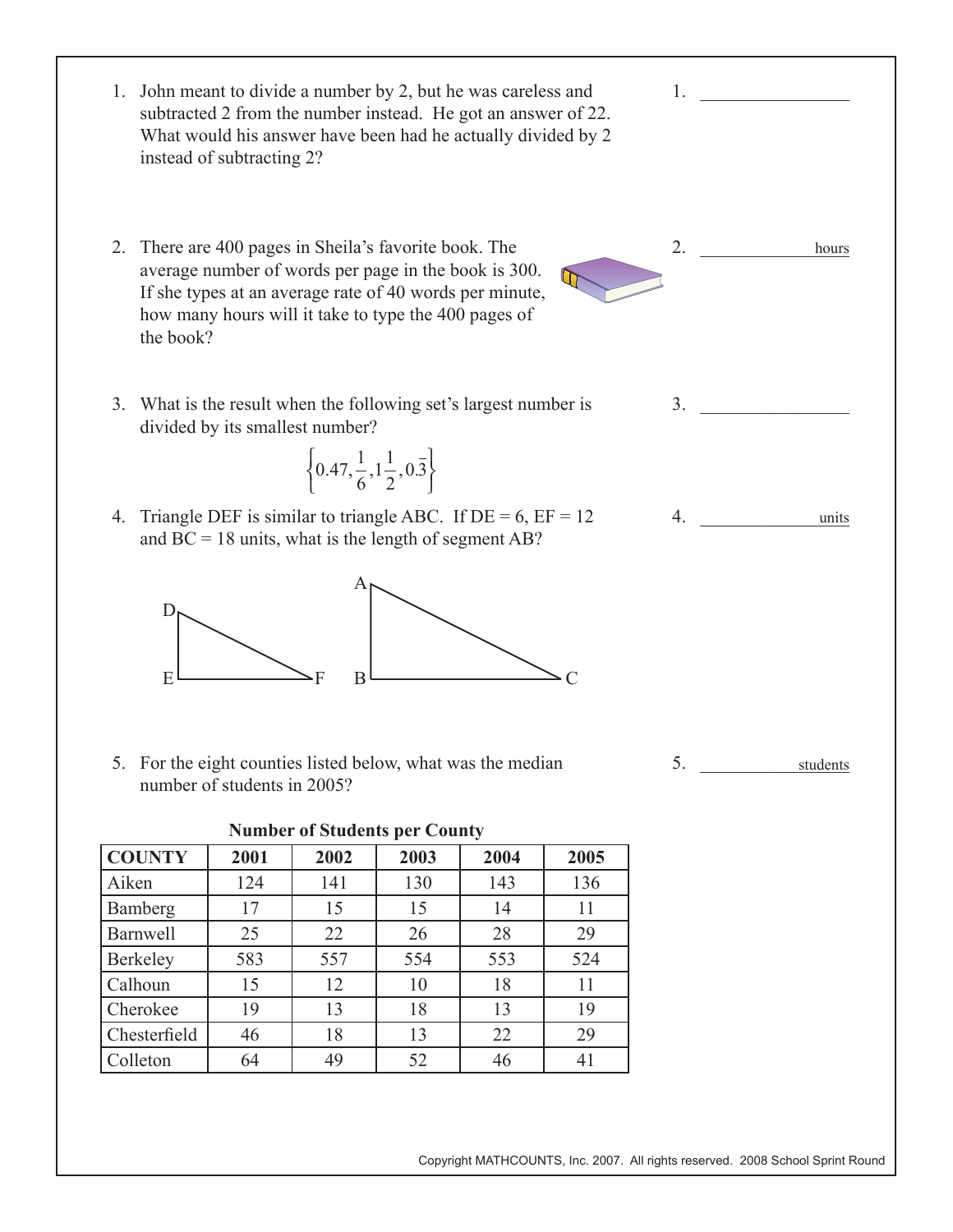- 6. Adam rolled two standard, six-sided dice once. What is the probability that he did not roll a prime number on either die? Express your answer as a common fraction.
- 7. A floor decoration is a circle with eight rays pointing from the center. The rays form eight congruent central angles. One of the rays points due North. What is the measure of the smallest angle formed between the ray pointing East and the ray pointing Southwest?
- 8. If the current time is 7:03 a.m. on a 12-hour clock, what time will it be in 553 minutes?
- 9. A set of five distinct positive integers has a mean of 1000 and a median of 100. What is the largest possible integer that could be included in the set?
- 10. A convex pentagon has interior angles with measures  $x + 1$ ,  $2x$ ,  $3x$ ,  $4x$  and  $5x - 1$  degrees. What is the measure of the largest angle?
- 11. Alex's uncle paid Alex \$5 a week for doing a few minor chores. However, if Alex failed to do all the chores in any week, he did not get paid for that week and he had to give his uncle \$7.50 for that week. During the first 52 weeks, Alex failed to do the required

chores during two weeks. He started the year with \$89, spent \$143 on books, and saved the rest of the money he earned by doing chores. How much money did he have at the end of the 52-week period?

12. A polyomino is a connected collection of unit squares where the unit squares create a continuous path from the first square to the last square. Consecutive squares in the path must share a side. The smallest polyomino that has one hole uses 7 unit squares, as shown. How many unit squares

are in the smallest polyomino that has two holes? (A hole is a unit square that is not part of the polyomino but is surrounded on all four sides by squares that are part of the polyomino.) 



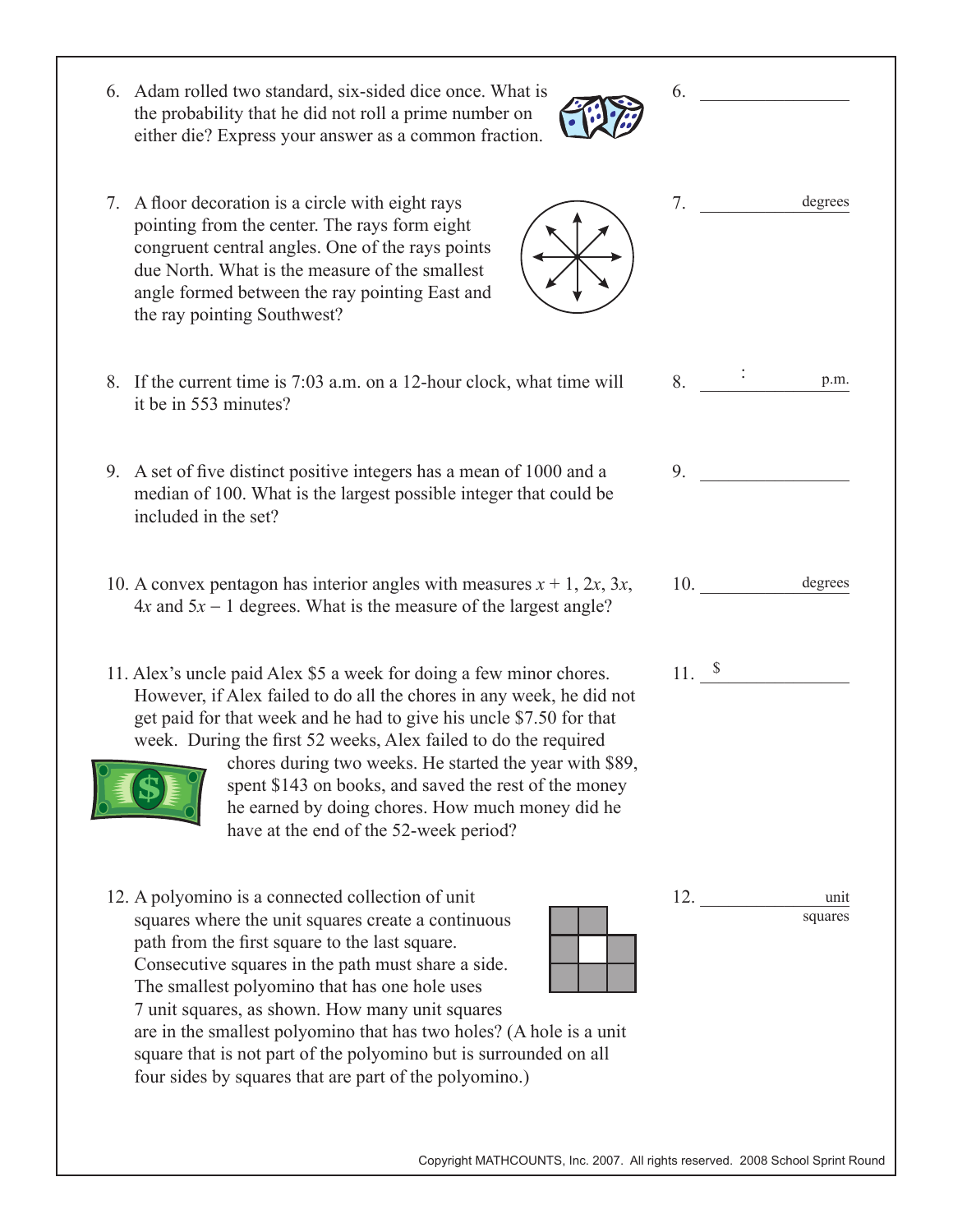| 13. In the figure, each pair of consecutive sides forms a right angle.<br>What is the area of the figure?                                                                                                                                                                                                                                                                                                                                             | 13.                    | sq inches       |
|-------------------------------------------------------------------------------------------------------------------------------------------------------------------------------------------------------------------------------------------------------------------------------------------------------------------------------------------------------------------------------------------------------------------------------------------------------|------------------------|-----------------|
| $3^{\prime\prime}$<br>8''<br>$\overline{Q''}$                                                                                                                                                                                                                                                                                                                                                                                                         |                        |                 |
| 14. A school's band members raised money by selling magazine<br>subscriptions and shirts. Their profit from selling shirts was<br>\$5 per shirt minus a one-time \$40 set-up fee. Their profit<br>from selling magazine subscriptions was \$4 per subscription.<br>They made exactly the same profit from shirts as they did<br>from magazines. They also sold the same number of shirts as<br>magazine subscriptions. How many shirts did they sell? | 14.                    | shirts          |
| 15. Three pies and four cakes sell for \$35 while four<br>pies and five cakes sell for \$44.50. What is the<br>cost to purchase one pie and one cake?                                                                                                                                                                                                                                                                                                 | $15. \text{ }^{\circ}$ |                 |
| 16. A groundskeeper must buy bags of fertilizer. Each bag treats<br>10,000 square feet of ground and costs \$27. The groundskeeper<br>can buy only whole bags of fertilizer. How much will it cost<br>to buy the least number of bags necessary to treat 6000 square<br>yards of ground?                                                                                                                                                              | 16. $\delta$           |                 |
| 17. On an old-fashioned bicycle the front wheel has a<br>radius of 2.5 feet and the back wheel has a radius<br>of 4 inches. If there is no slippage, how many<br>revolutions will the back wheel make while the front<br>wheel makes 100 revolutions?                                                                                                                                                                                                 |                        | 17. revolutions |
| 18. In a sequence of five integers the third integer is the sum of<br>the previous two, the fourth integer is the sum of the previous<br>three and the fifth integer is the sum of the previous four. If the<br>sum of the five integers is 248, what is the third integer in the<br>sequence?                                                                                                                                                        |                        | 18.             |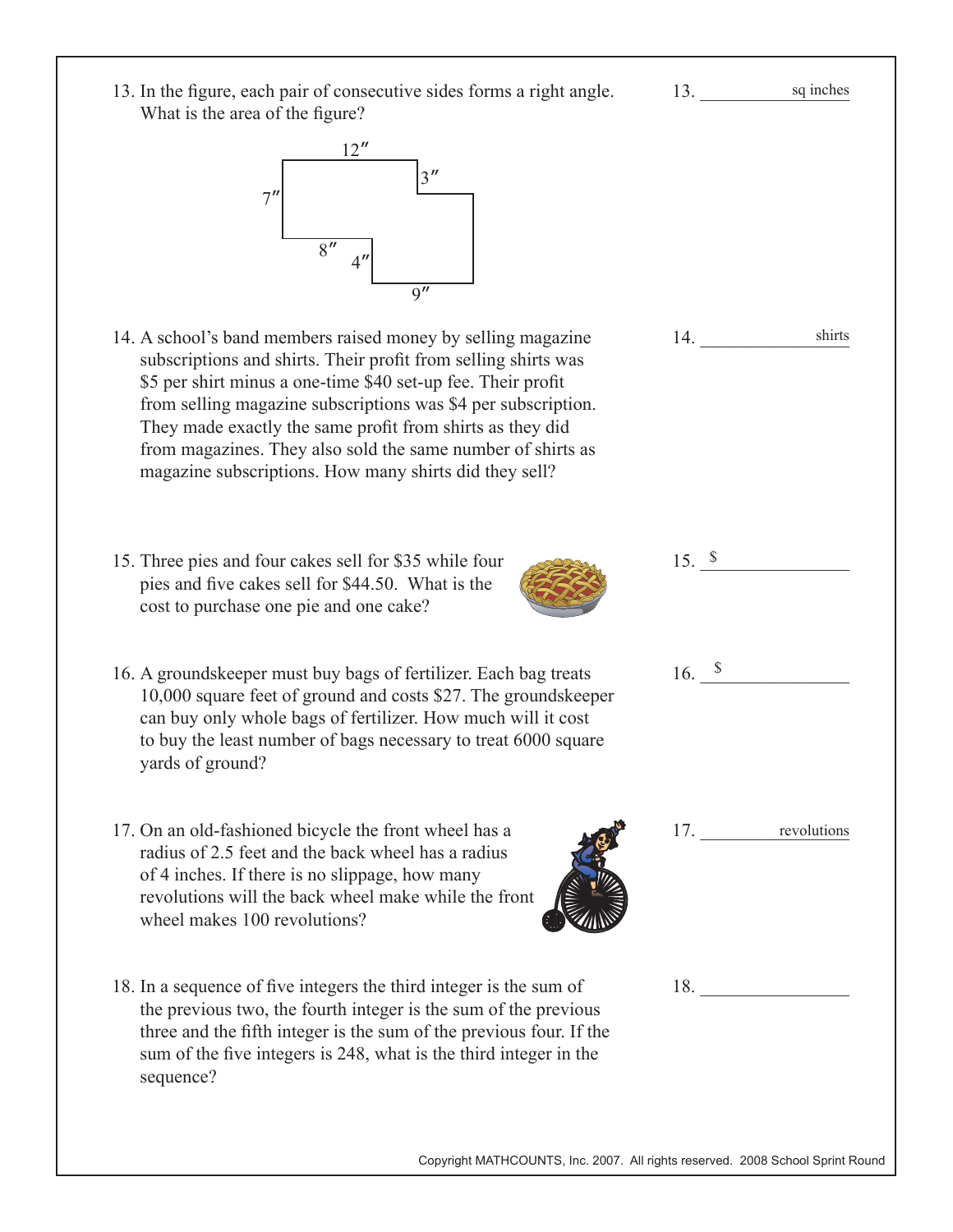| 19. In right triangle ABC, $AB = 10$ , $AC = 6$ and $BC = 8$ units.<br>What is the distance from C to the midpoint of segment AB?                                                                                                                                                                                                     | 19. | units     |
|---------------------------------------------------------------------------------------------------------------------------------------------------------------------------------------------------------------------------------------------------------------------------------------------------------------------------------------|-----|-----------|
| 20. On Claudia's birthday in 2004, her age was four times her<br>brother's age on that day. On her birthday in 2005, her age<br>was three times her brother's age on that day. In what year<br>will Claudia's age, on her birthday, be twice her brother's<br>age on that day?                                                        | 20. |           |
| 21. Thomas took three 100-point quizzes, and the mean score<br>for the three quizzes was 87 points. If the highest score is<br>taken away, the mean of the remaining two scores would be<br>83.5 points. If the lowest score is taken away, the mean of the<br>remaining two scores would be 89 points. What is the highest<br>score? | 21. | points    |
| 22. The symmetrical decahedron shown<br>has a two-inch-by-two-inch square<br>as its top face and its bottom face.<br>The isosceles trapezoids forming the<br>other faces are all congruent. What is<br>the total surface area of the solid?                                                                                           | 22. | sq inches |
| 23. In a group of cows and chickens, the number of<br>legs is 14 more than twice the number of heads.<br>How many cows are there in the group?                                                                                                                                                                                        | 23. | cows      |
| 24. In how many ways can U.S. coins be combined to total<br>26 cents?                                                                                                                                                                                                                                                                 | 24. | ways      |
| Copyright MATHCOUNTS, Inc. 2007. All rights reserved. 2008 School Sprint Round                                                                                                                                                                                                                                                        |     |           |